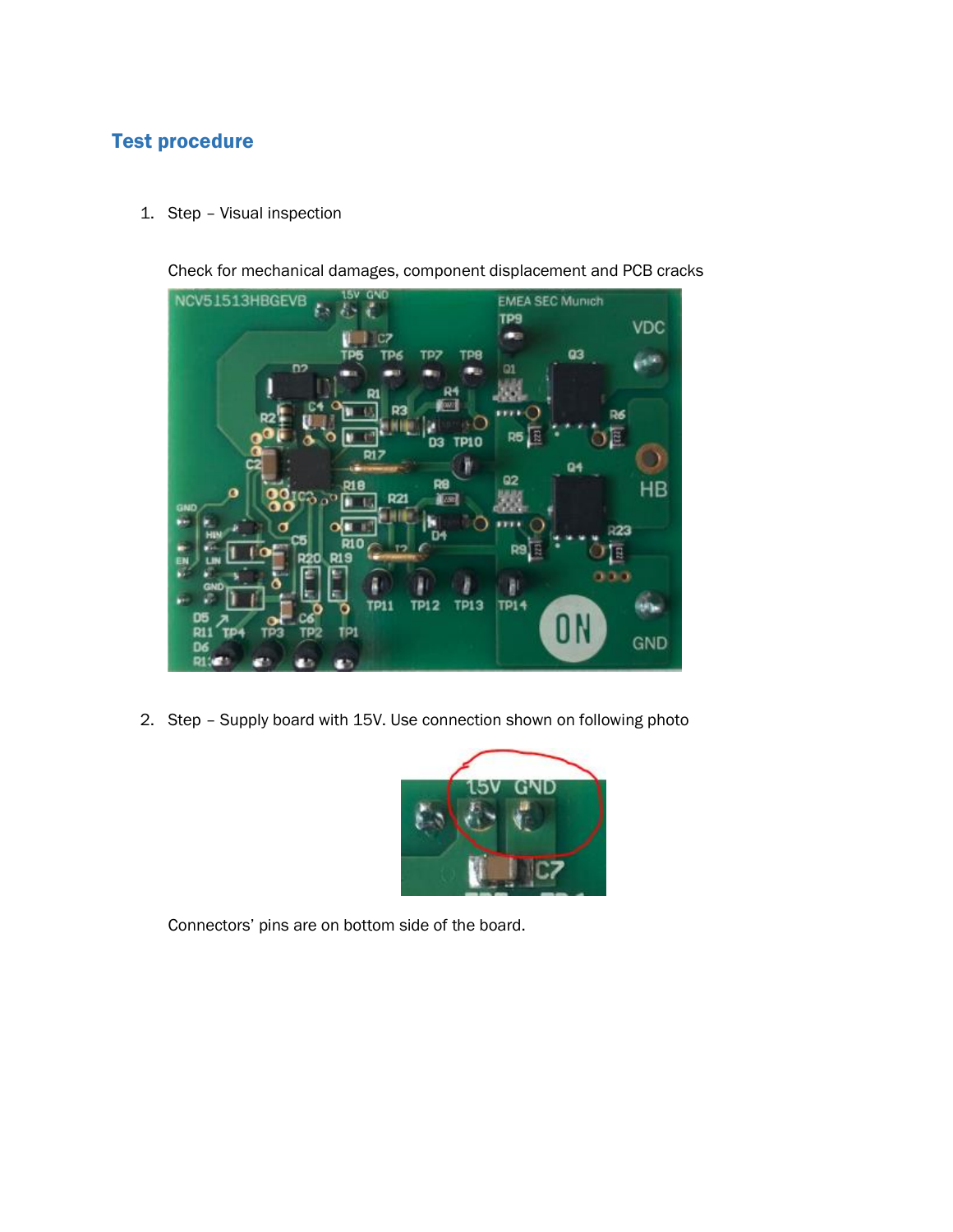3. Step – Apply input signals to the board, using connector on following photo



And check the outputs on following connections

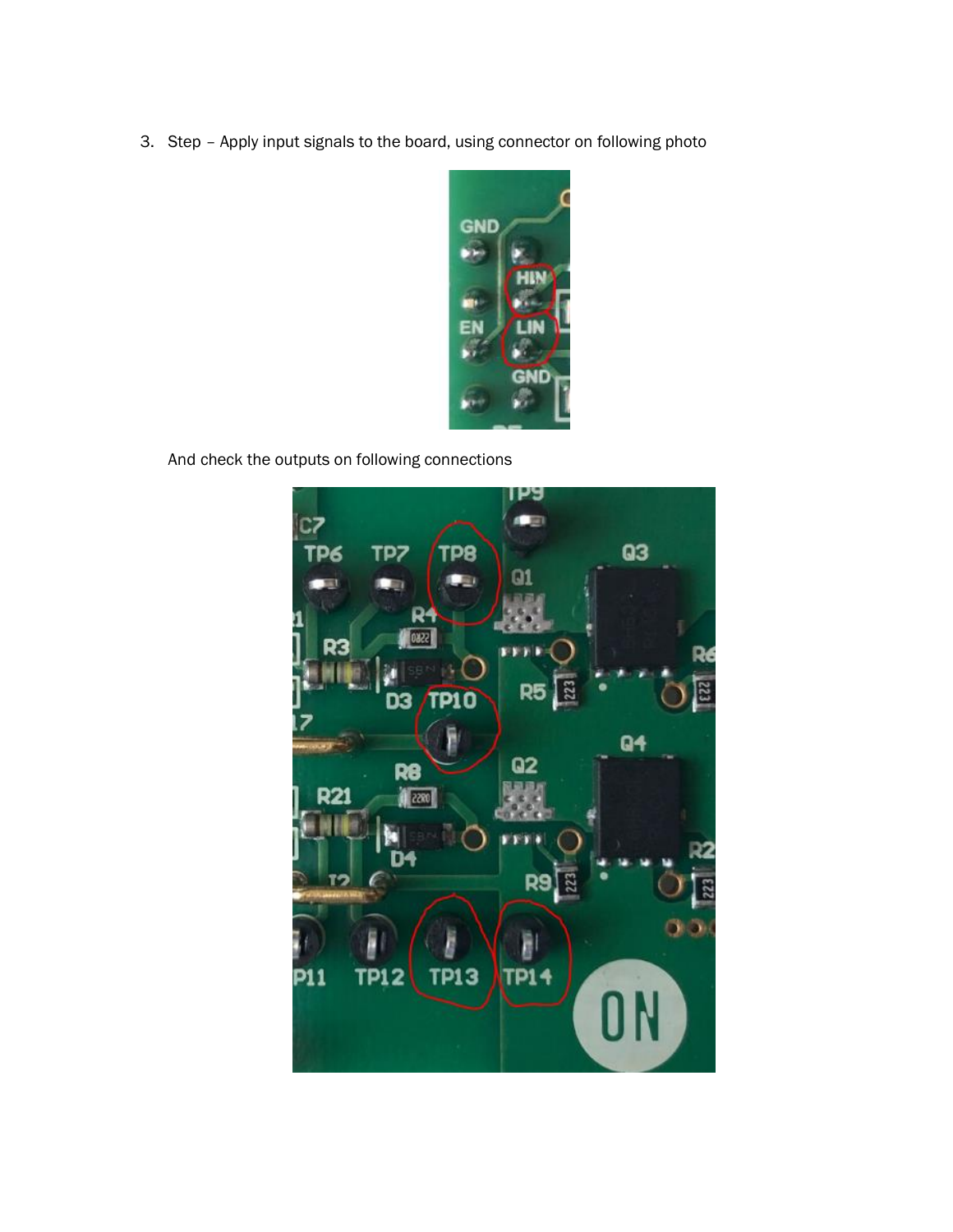Table 1. Input/output lookup table Measured using digital multi-meter or oscilloscope.

| Input signal                            | Output signal                 |
|-----------------------------------------|-------------------------------|
| 5V PWM between HIN and GND (100% duty   | 15V PWM between TP8 and TP10  |
| cycle and frequency>350kHz not allowed) | OV between TP13 and TP14      |
| 5V PWM between LIN and GND (100% duty   | OV between TP8 and TP10       |
| cycle and frequency>350kHz not allowed) | 15V PWM between TP13 and TP14 |